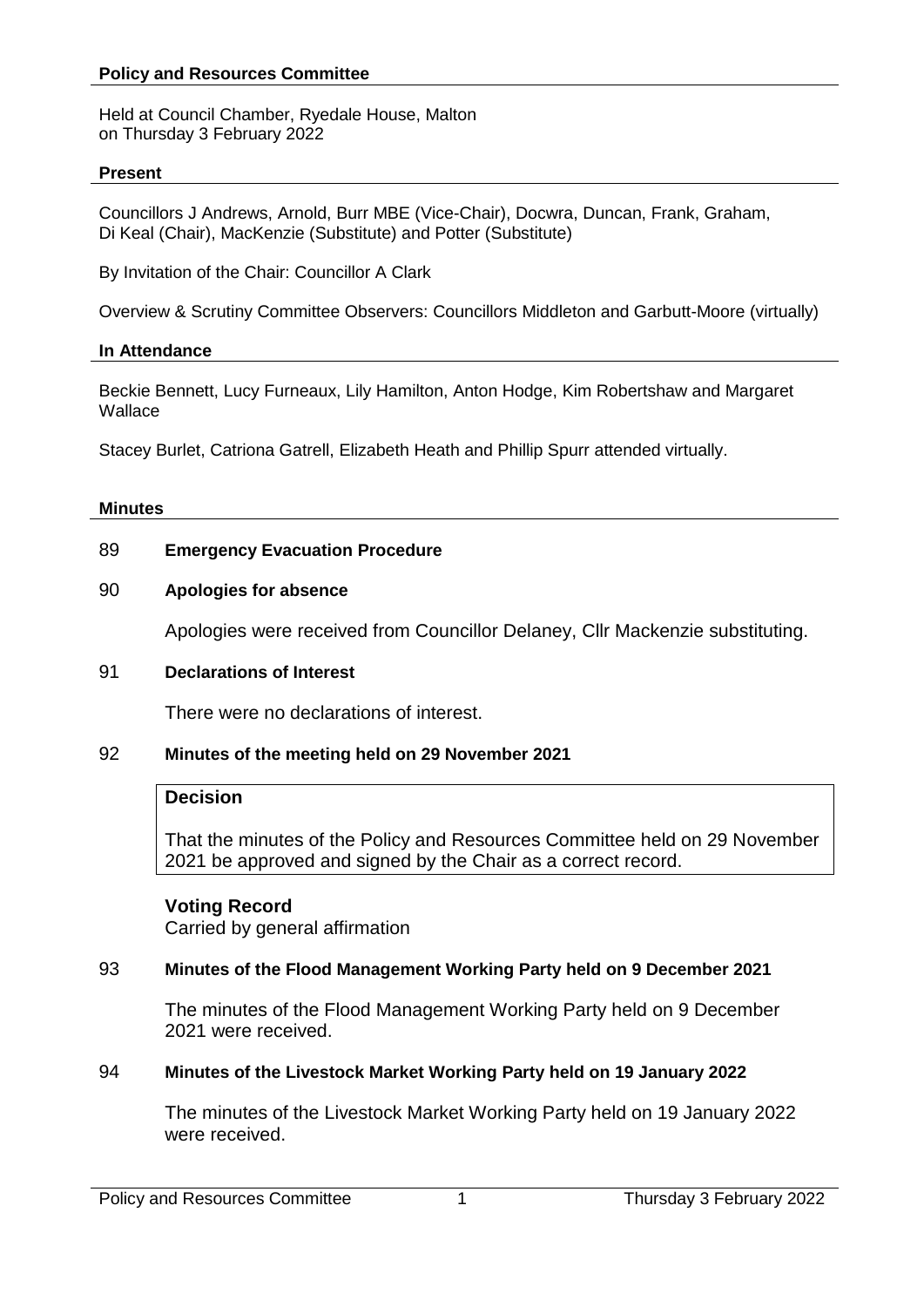# 95 **Urgent Business**

The Chair advised Committee that there was one item of urgent business regarding the Covid-19 Additional Relief Fund (CARF). The fund will be available to support businesses affected by the pandemic who are ineligible for the existing business support linked to business rates which is administered by Local Authorities.

For the purpose of clarity and transparency, the Chair advised the Committee that due to the Government imposed deadline, the item will be presented to the next meeting of Full Council on 17 February 2022 rather than the next Policy & Resources Committee meeting on 17 March 2022.

## **PART 'A' ITEMS - MATTERS TO BE DEALT WITH UNDER DELEGATED POWERS OR MATTERS DETERMINED BY COMMITTEE**

## 96 **Private Sector Housing Financial Assistance Proposed Policy Revisions**

Considered – report of the Programme Director of Place and Resources

#### **Decision**

Policy and Resources Committee:

- (i) Approves the flexible approach to the use of the existing capital budget to ensure that the current array of loan/grants can be utilised more effectively.
- (ii) Approves the increase to the value of the Property Improvement Loan from £7.5K to £15K and Landlord Improvement Grants and Landlord Improvement Loans from £15K to £20K.
- (iii) Approves the increase of the level of the low income threshold from £21K to £30K for the Ryedale Energy Saver Scheme.

#### **Voting Record**

Carried by general affirmation

#### **PART 'B' ITEMS - MATTERS REFERRED TO COUNCIL**

# 97 **Revenue and Capital Budget Monitoring Q3 2021/22**

Considered – report of the Chief Finance Officer (s. 151)

# **Recommendation to Council**

It is recommended that the content of the report is noted.

# **Voting Record**

Carried by general affirmation

#### 98 **Ryedale's Financial Strategy 2022/23**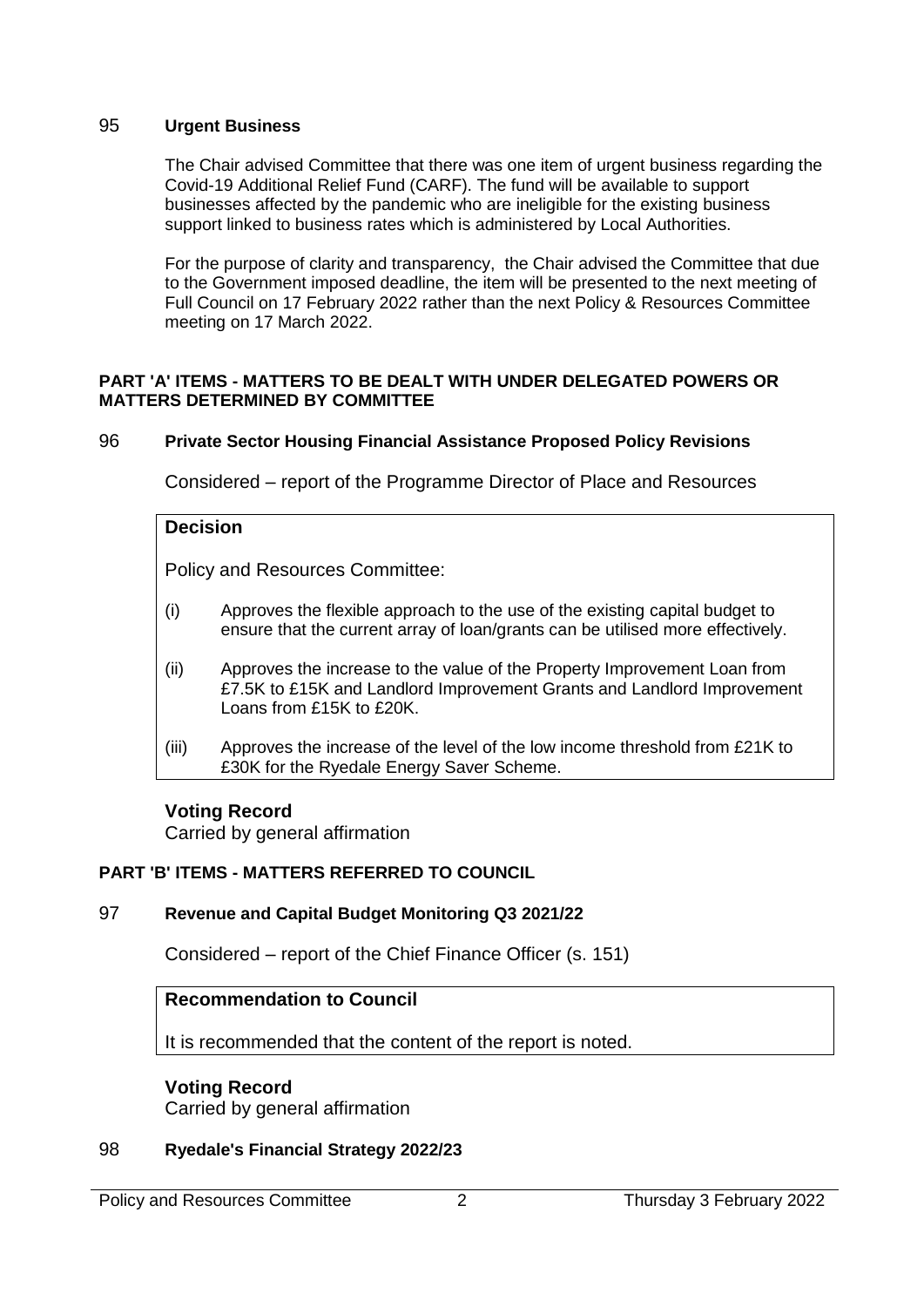Considered – report of the Chief Finance Officer (s.151)

| <b>Recommendation to Council</b>                                                       |                                                                                                                                                                                                                                                                                                                                                                                                                                                                                                  |
|----------------------------------------------------------------------------------------|--------------------------------------------------------------------------------------------------------------------------------------------------------------------------------------------------------------------------------------------------------------------------------------------------------------------------------------------------------------------------------------------------------------------------------------------------------------------------------------------------|
| It is recommended that Council agree the updated Financial Strategy and in particular: |                                                                                                                                                                                                                                                                                                                                                                                                                                                                                                  |
| (i)                                                                                    | To note the Section 25 assurance statement provided by the Chief Finance<br>Officer (s151) regarding the robustness of the estimates and the adequacy of<br>the reserves and the risk assessment detailed in Section 10 of the Strategy                                                                                                                                                                                                                                                          |
| (ii)                                                                                   | To approve a revenue budget of Revenue Budget for 2022/23 of £10,506k, after<br>use of Reserves which includes<br>a. Savings/additional income totalling £82k (Financial Strategy Appendix 4)<br>b. Removal of £787k one-off funding agreed to support COVID in 2021/22,<br>replaced by a further £221k<br>c. Council Plan priorities of £313k, as set out in Appendix 3.<br>d. Other pressures of £1,268k as set out in Appendix 3, which includes £500k<br>for Local Government Reorganisation |
| (iii)                                                                                  | To approve a council tax charge of £210.53 for a Band D property (note that<br>total Council Tax, Including the County Council, Fire and Police is covered<br>within the separate Council Tax setting report to Full Council)                                                                                                                                                                                                                                                                    |
| (iv)                                                                                   | To approve the special expenses amounting to £57,430 (6.20 below)                                                                                                                                                                                                                                                                                                                                                                                                                                |
| (v)                                                                                    | To approve the revised Capital Programme (Appendix 6)                                                                                                                                                                                                                                                                                                                                                                                                                                            |
| (vi)                                                                                   | To note the financial projection for $2022/23 - 2025/26$                                                                                                                                                                                                                                                                                                                                                                                                                                         |

# **Voting Record**

6 For

4 Against

0 Abstentions

**Recorded Vote**

For Councillors J Andrews, Arnold, Burr, Frank, Keal, Potter **Against** Councillors Docwra, Duncan, Graham, Mackenzie

# 99 **Treasury Management Strategy Statement and Annual Investment Strategy 2022/23**

Considered – report of the Chief Finance Officer (s. 151)

# **Recommendation to Council**

That Council is recommended to approve: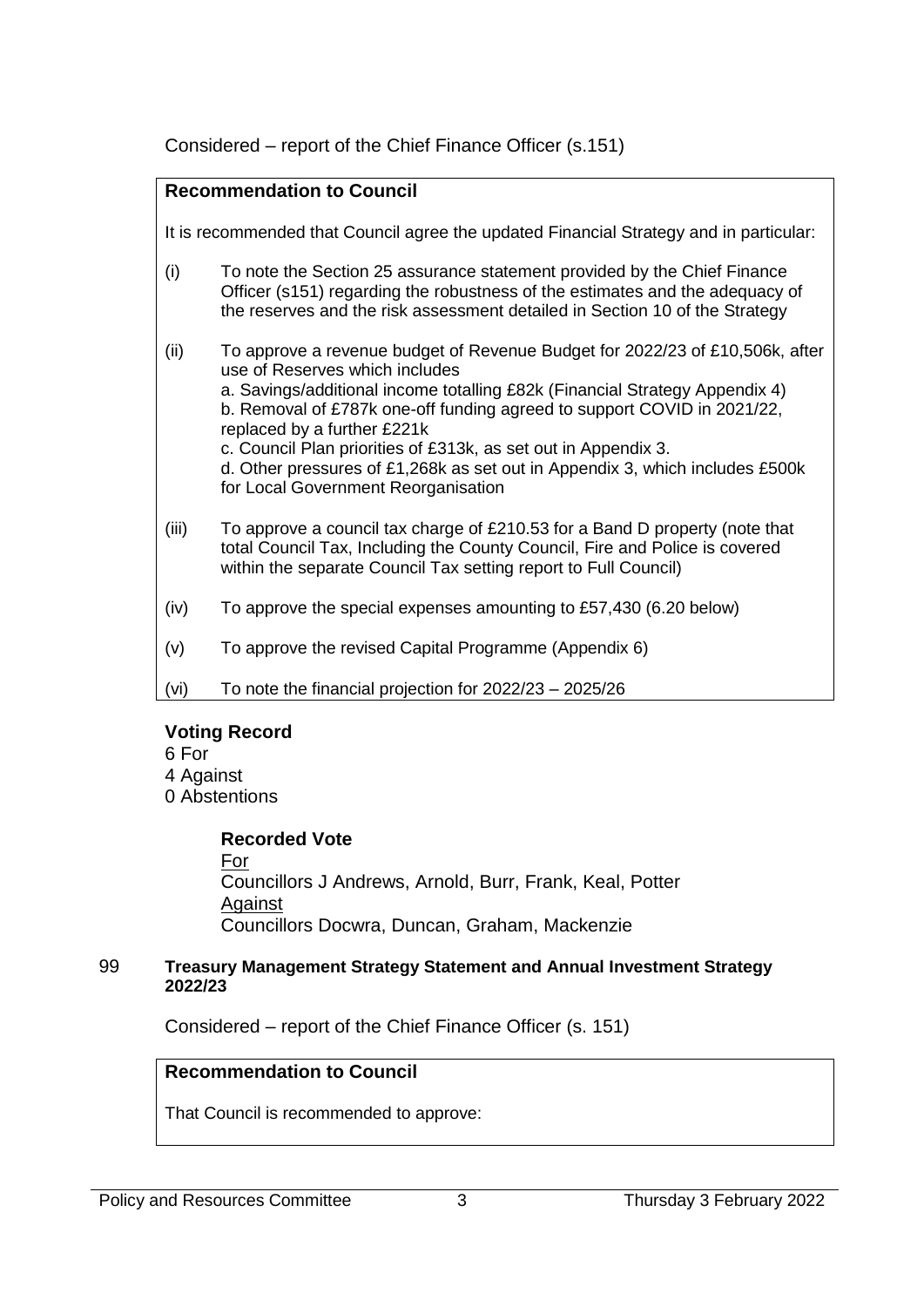- (i) Members receive this report;
- (ii) The Operational Borrowing Limit for 2022/23 is set at £7m;
- (iii) The Authorised Borrowing Limit for 2022/23 is set at £12.5m;
- (iv) Councillors delegate authority to the Chief Finance Officer to effect movement within the agreed authorised boundary limits for long-term borrowing for 2022/23 onwards.
- (v) Councillors delegate authority to the Chief Finance Officer to effect movement within the agreed operational boundary limits for long-term borrowing for 2022/23 onwards.
- (vi) The treasury management strategy statement 2022/23 be approved.
- (vii) The minimum revenue provision policy statement for 2022/23 be approved.
- (viii) The treasury management investment strategy for 2022/23 be approved.
- (ix) The prudential indicators for 2022/23 which reflect the capital expenditure plans which are affordable, prudent and sustainable be approved.
- (x) The Capital Strategy for 2022/23 be approved

# **Voting Record**

Carried by general affirmation

# 100 **Report on a Motion Referred from Council: Garden Waste Collection Service**

Considered – report of the Programme Director People and Resources

# **Recommendation to Council**

Policy and Resources Committee recommends that:

- (i) The motion is not supported and that decisions affecting the garden waste service are informed by the new legislation expected under the Environment Act 2021. This will be subject to the outcome of the Department for Environment, Food and Rural Affairs (DEFRA) consultations on the consistency of collections which propose that free garden waste collections are provided by local authorities from 2023/24.
- (ii) There is no change to the current garden waste collection service and the price for the annual licence remains at £38 in 2022/23 (Option 1).

# **Voting Record**

- 6 For 4 Against
- 0 Abstentions